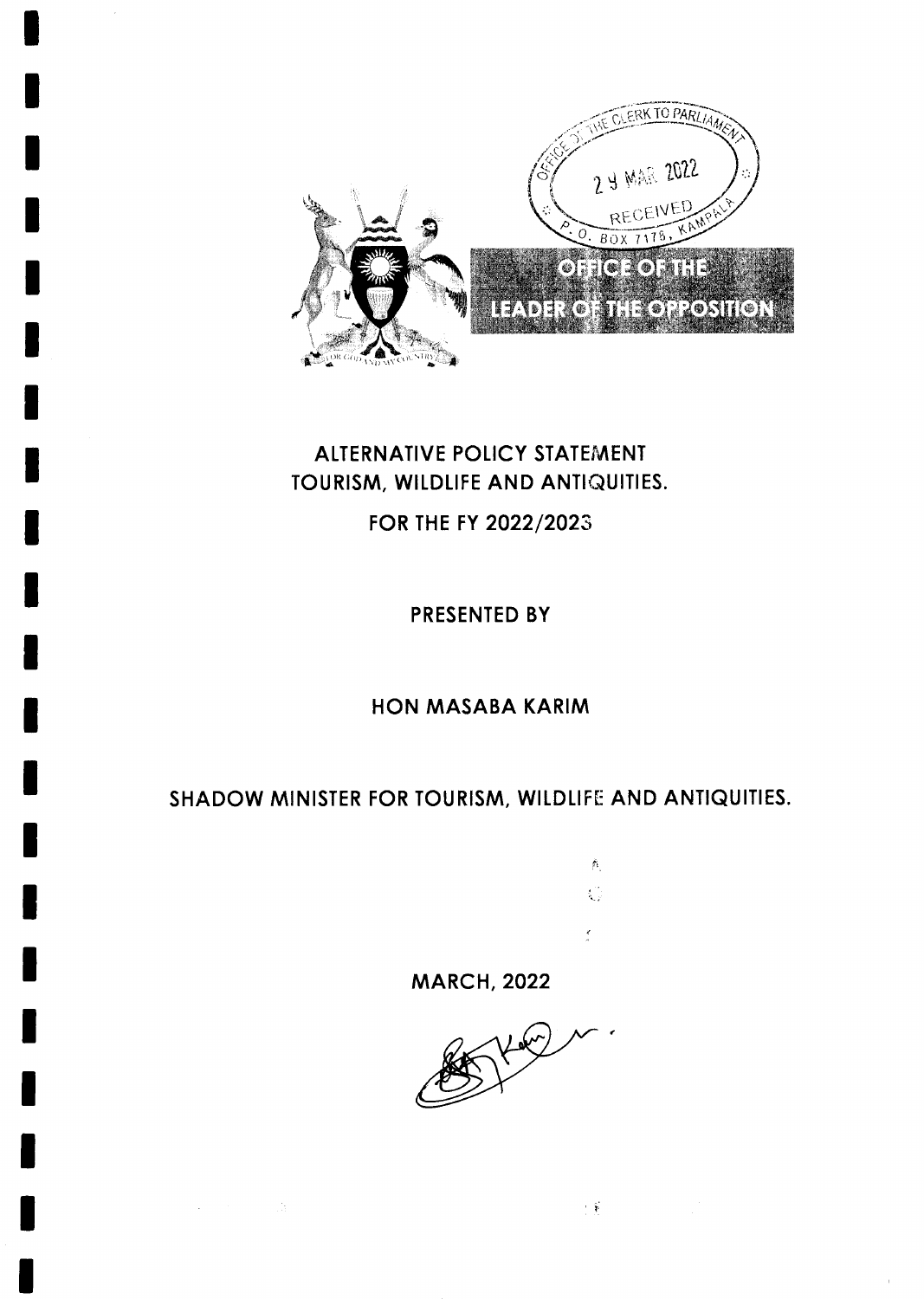## Toble of Contents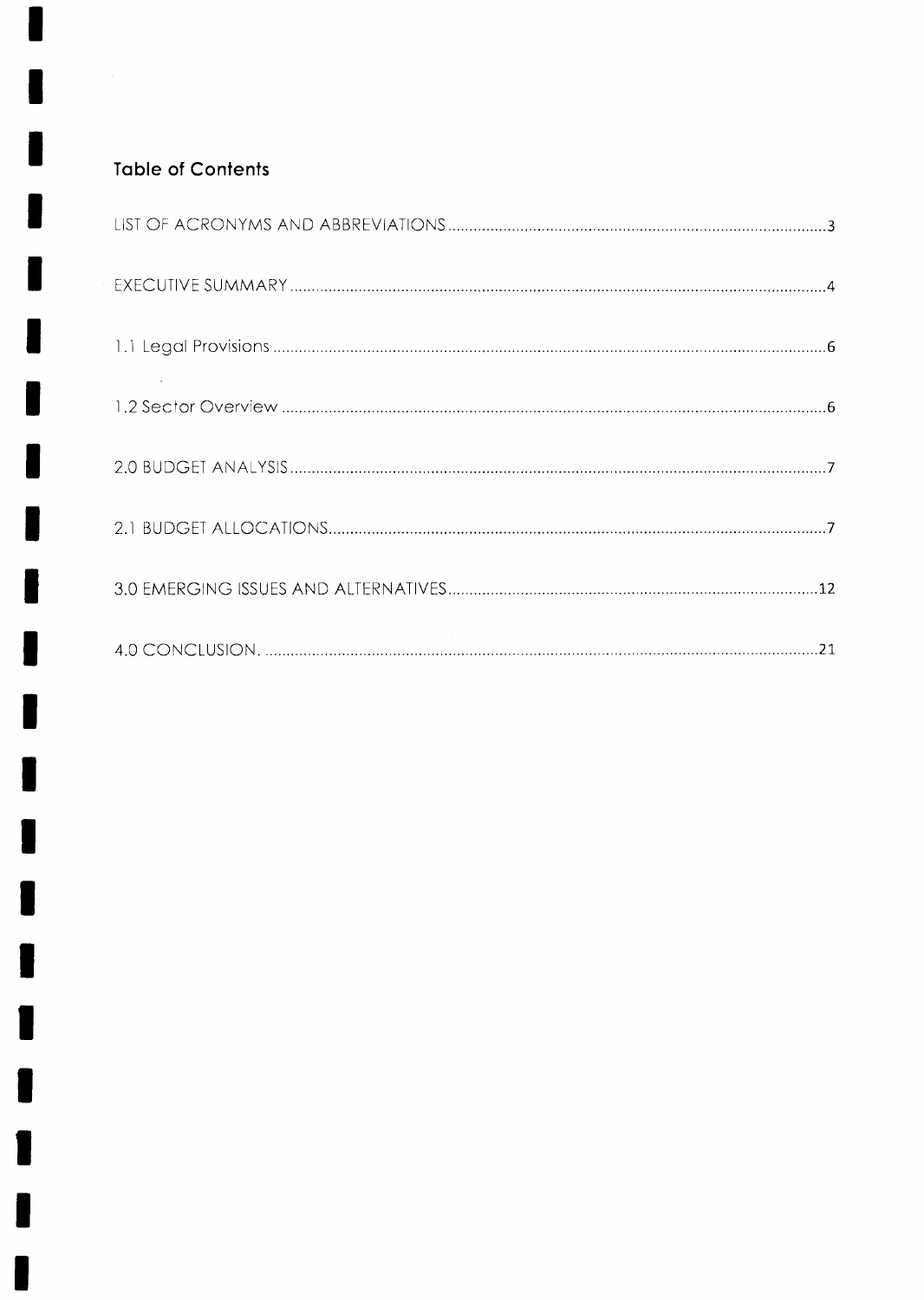#### LIST OF ACRONYMS AND ABBREVIATIONS

| LOP          | The Leader of the Opposition                           |
|--------------|--------------------------------------------------------|
| <b>MDRs</b>  | <b>Market Destination Representatives</b>              |
| <b>MFPED</b> | Ministry of Finance, Planning and Economic Development |
| <b>MICE</b>  | Meetings, Incentives, Conferences and Events           |
| <b>MICT</b>  | Ministry of Information, Communication and Technology  |
| MoWT         | Ministry of Works and Transport                        |
| <b>MTEF</b>  | Medium Term Expenditure Framework                      |
| <b>MWE</b>   | Ministry of Water and Environment                      |
| <b>NBFP</b>  | National Budget Framework Paper                        |
| <b>NTR</b>   | Non Tax Revenue                                        |
| POU          | Parliament of Uganda                                   |
| <b>PSFU</b>  | Private Sector Foundation Uganda                       |
| <b>UGX</b>   | Uganda shillings                                       |
| <b>USD</b>   | <b>United Slates Dollar</b>                            |
| <b>UTB</b>   | Uganda Tourism Board                                   |
| <b>UWA</b>   | Uganda Wildlife Authority                              |
| <b>UWEC</b>  | Uganda Wildlife Education Center                       |
| <b>UWA</b>   | Uganda Wildlife Authority                              |
| <b>UHTTI</b> | Uganda Hotel and Tourism Training Institute            |
| UWRTI        | Uganda Wildlife Research and Training Institute        |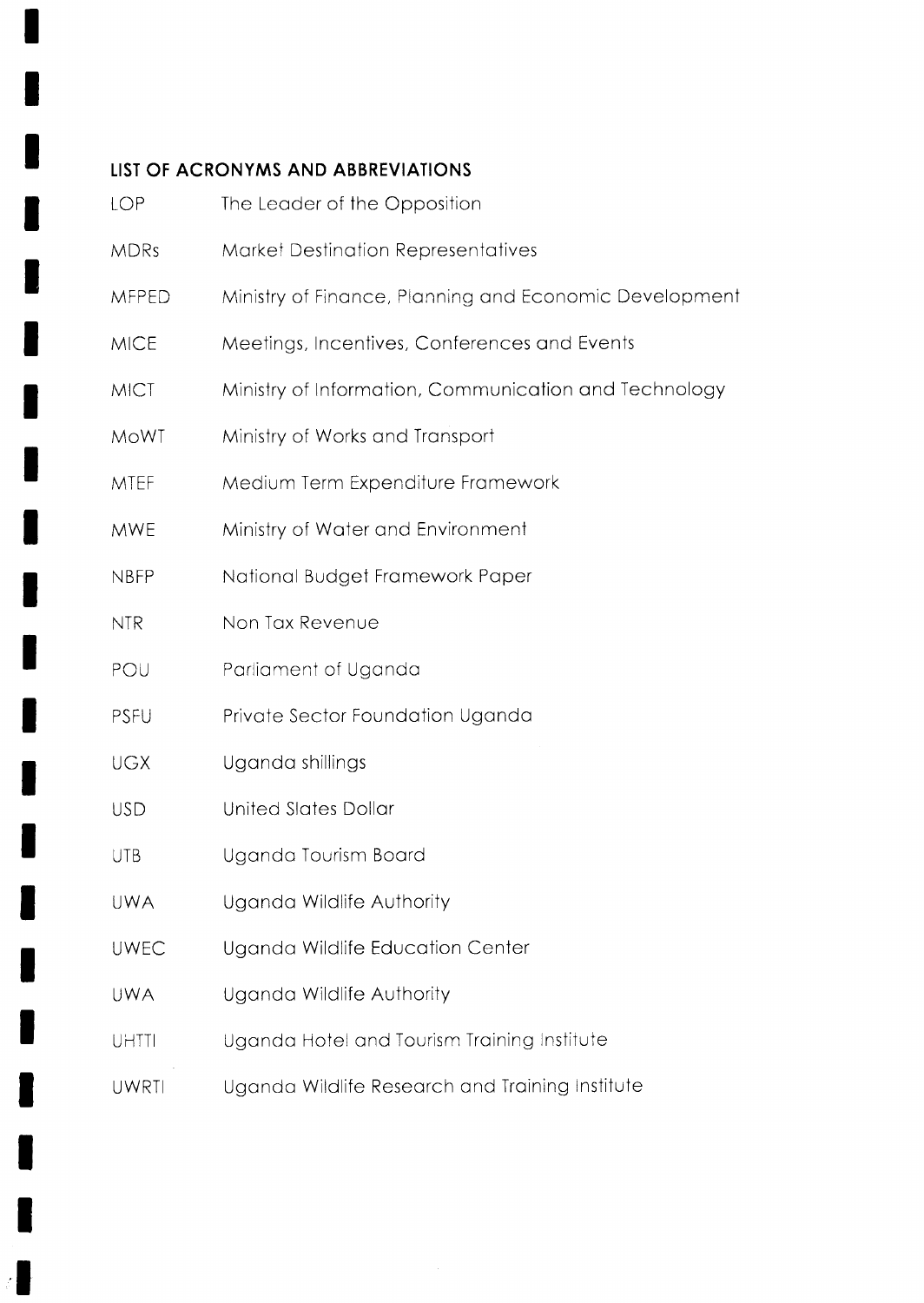#### EXECUTIVE SUMMARY

Under Rule 14 in the Rules of Procedure, the Shadow Minister shall submit their Alternative Policy Statements to Parliament by the 29th of March every year. As the Shadow Minister for Tourism, Wildlife and Antiquities, I hereby present the Alternative Policy Statement for Tourism, Wildlife and Antiquities for FY 2022/23.

Following the Tourism, Wildlife and Antiquities MPS FY 2022/23, proposed funding is UGX 162.774 wiih o noticeoble reduction from Ushs 178.956 billion in the FY 2021 122 which is 9.0% reduction. Government hos for the lost five yeors continuolly underfunded tourism development allocating it less than 1% of the national budget despite it being the highest onnuol forex eorner of the country contributing USD l.6Bn ond contribuiing B% of GDP before COVID-19.

This alternative policy statement analyses the following emerging issues and proposes their alternatives.

Untopped tourism potentiol. Ugondo hos o lot of untopped tourism potentiol thot con offer unique tourism products especiolly under extreme odventures. woter tourism, sports tourism, food tourism, cultural tourism and historic tourism. Development of more tourism products should be toilored towords growth of leisure and cultural tourism where Uganda has both a competing advantage and high return rotes

Limited ond uncoordinoted tourism promotion ond morketing. Promotion ond morketing of Ugondon tourism products hos been duplicoted to mony ogencies which makes it hard to supervise and coordinate the activities hence the need to review ond publish o tourism morketing strotegy.

Humon wild life conflicts. There ore severol reports of humon wildlife conflicts oround olmost oll Notionol porks in Ugondo. some hove led to loss of both humon ond wild lives. Develop ond implement o humon wildlife compensotion policy to support the UWA act.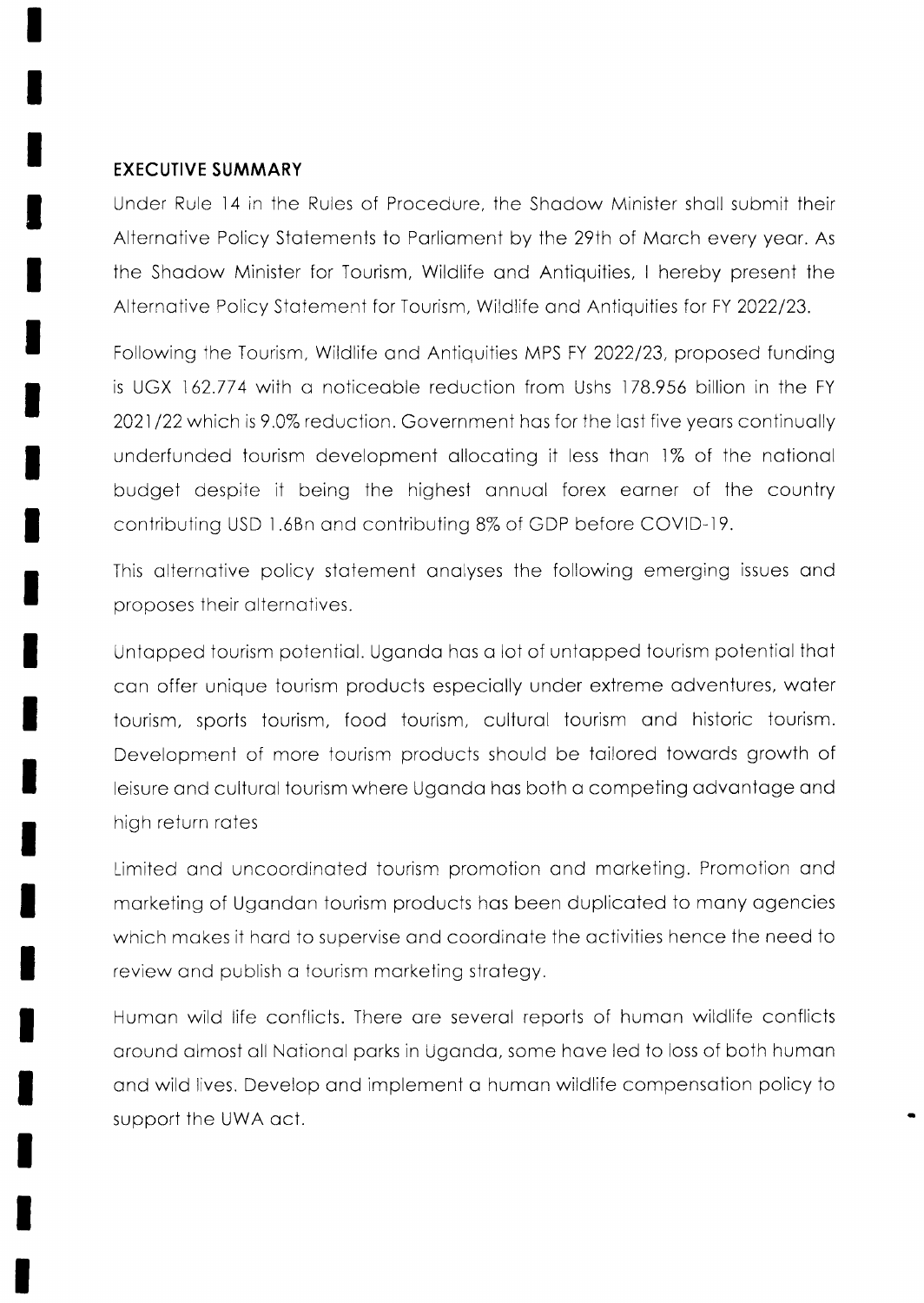lnodequote infrostructure focilitoting tourism. Most of Ugondo's tourist sites hove poor road access with no alternative means of transport such as water, rail and oir .The country hos o very limited number of direct flights into the country. There is also unreliable power, water and ICT services upcountry. MoWT, MWE, MEMD ond AAICT must priotize construction of tourism roods ond other olternotive transport means, piped water supply, reliable electricity and ICT services

Inadequate and substandard Skills and manpower. The country boasts of only two government tourism related training institutes that are almost non-operational which explains the skilling gap. Training and skilling tourism manpower which should be done by first reviving the two tourism and wildlife government training institutes

Land ownership of tourism sites by individuals and people encroaching and getting land titles on protected areas. MTWA must ensure that all protected areas and tourism sites owned by Government get land titles and MWTA should also formulote o policy for public privote portnerships with tourism sites' owners especiolly those thot ore unoble to develop the sites

Neglecting of tourism smoll ond medium enterprises ofter the Covid-19 pondemic. Estoblish ond operotionolize o tourism invesimeni fund ond Reevoluote the toxotion policy to support recovery of the tourism sector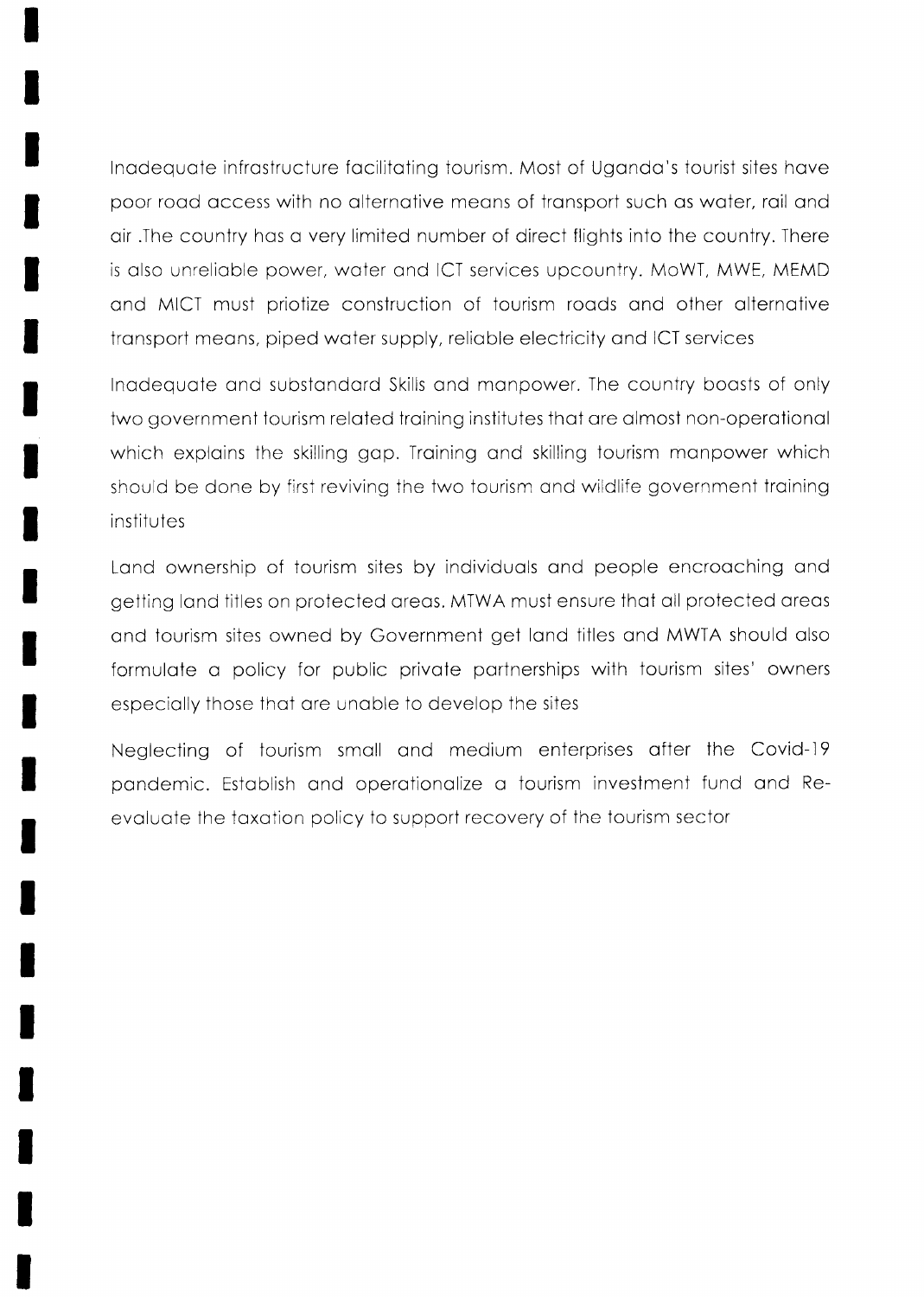#### **1.0 BACKGROUND TO ALTERNATIVE POLICY STATEMENT**

#### 1.1 Legal Provisions

In line with section 6E (4) of the Administration of Parliament Act (2006), "The Leader of the Opposition shall study all policy statements of government with his or her shadow ministers and attend committee deliberations on policy issues and give their party's views and opinions and propose possible alternatives"!

Under Rule 147 in the Rules of Procedure, the Shadow Minister shall submit their Alternative Policy Statements to Parliament by the 29th of March every year<sup>2</sup>.

In light of the above legal frameworks, being the Shadow Minister for Tourism, Wildlife and Antiquities, I hereby present the Alternative Policy Statement for Tourism, Wildlife and Antiquities for FY 2022/23.

#### 1.2 Sector Overview

The goal of the Tourism development programme is to increase Uganda's attractiveness as a preferred tourist destination, which is meant to contribute to the attainment of NDP III objective one of enhancing value addition in key growth opportunities<sup>3</sup>.

NDPIII key tourism expected results are quite ambitious but very attainable only if government invests the required funds in fourism product development and promotion, staffing tourism MDAs, development of infrastructure that facilitates tourism, prevention/management of human-wildlife conflicts, training and skilling tourism manpower, acquisition of land titles for tourism sites and a tourism investment fund.

However, government has for the last five years continually underfunded tourism development allocating it less than 1% of the national budget despite it being the

<sup>3</sup> NPA, NDPIII, 2020

<sup>&</sup>lt;sup>1</sup> Administration of Parliament Act, 2006

<sup>&</sup>lt;sup>2</sup> POU, Rules of Procedure of the Parliament of Uganda, 2021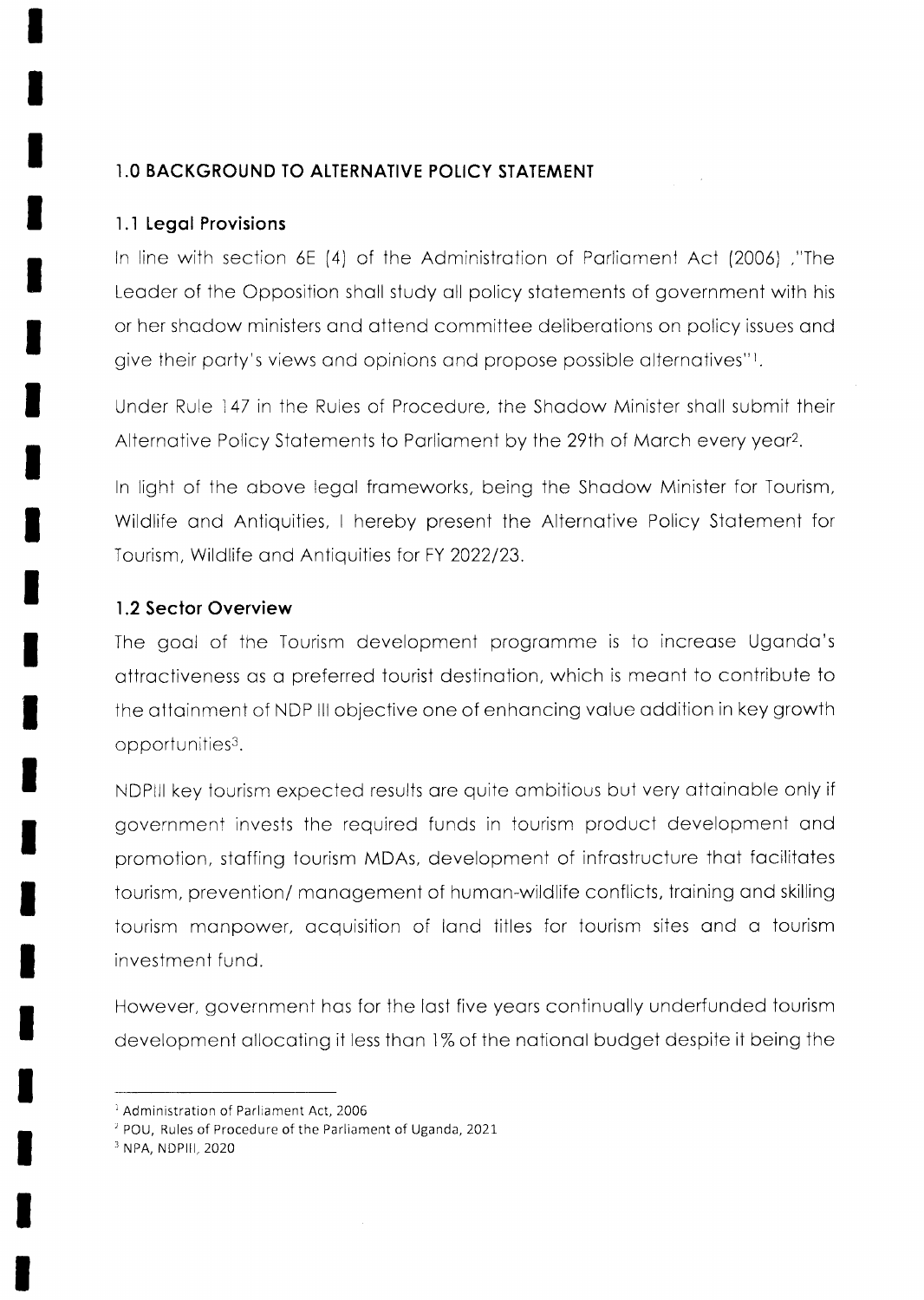highest annual forex earner of the country contributing USD 1.6Bn and contributing 8% of GDP before COVID-194.

#### **2.0 BUDGET ANALYSIS**

#### **2.1 BUDGET ALLOCATIONS**

According to the NBFP FY 2022/23- FY 2026/27, the tourism development programme resource allocation FY 2022/23 is UGX 167.8Bn<sup>5</sup>. However the proposed budget by Ministry of Tourism, Trade and Industries is 176.9Bn distributed to various MDAs as follows; UGX 20.158Bn MTWA, UGX 119.469bn UWA, UGX 11.918bn UWEC, UGX 5.731bn UHTTI, UGX 3.185bn UWRTI, and UGX 16.39bn UTB<sup>6</sup>. Missions abroad and KCCA also have a budget for tourism UGX 4.638bn and UGX 0.91 bn respectively, making a total of 181.6 bn<sup>7</sup>.

Following the Tourism, Wildlife and Antiquities MPS FY 2022/23, proposed funding is UGX 162.7748 with a noticeable reduction from Ushs 178.956 billion in the FY 2021/22 of 9.0%. furthermore, the Ushs 181.619 billion approved by Parliament in the National Budget Framework Paper for the FY 2022/23 - 2026/27 is not reflected anywhere in the Ministerial Policy Statement. It is therefore not clear whether the Ministry of Tourism, Wildlife and Heritage just used the figures due to lack of revised and final NBFP.

| FY                 | 2021/22 | 2022/23 | Variance |
|--------------------|---------|---------|----------|
| wage               | 5.379   | 3.524   | 1.855    |
| Non-wage           | 157.281 | 140.418 | 16.863   |
| Dev. GoU           | 16.296  | 3.847   | 12.449   |
| Dev. Ext. Fin.     | 0.000   | Ω       | 0.000    |
| <b>Grand Total</b> | 178.956 | 147.954 | 31.002   |

<sup>4</sup> CSBAG, Tourism development position paper on the NBFP 2022/23, 2022.

<sup>&</sup>lt;sup>5</sup> MFPED, NBFP FY 2022/23- FY 2026/27, Table 3,2021

<sup>&</sup>lt;sup>6</sup>MFPED, NBFP FY 2022/23- FY 2026/27, Page 48, 2021

<sup>&#</sup>x27; MFPED, NBFP FY 2022/23- FY 2026/27, Table P1.1,2021

<sup>&</sup>lt;sup>8</sup> MTWA, MPS 2022/23, page 11,2022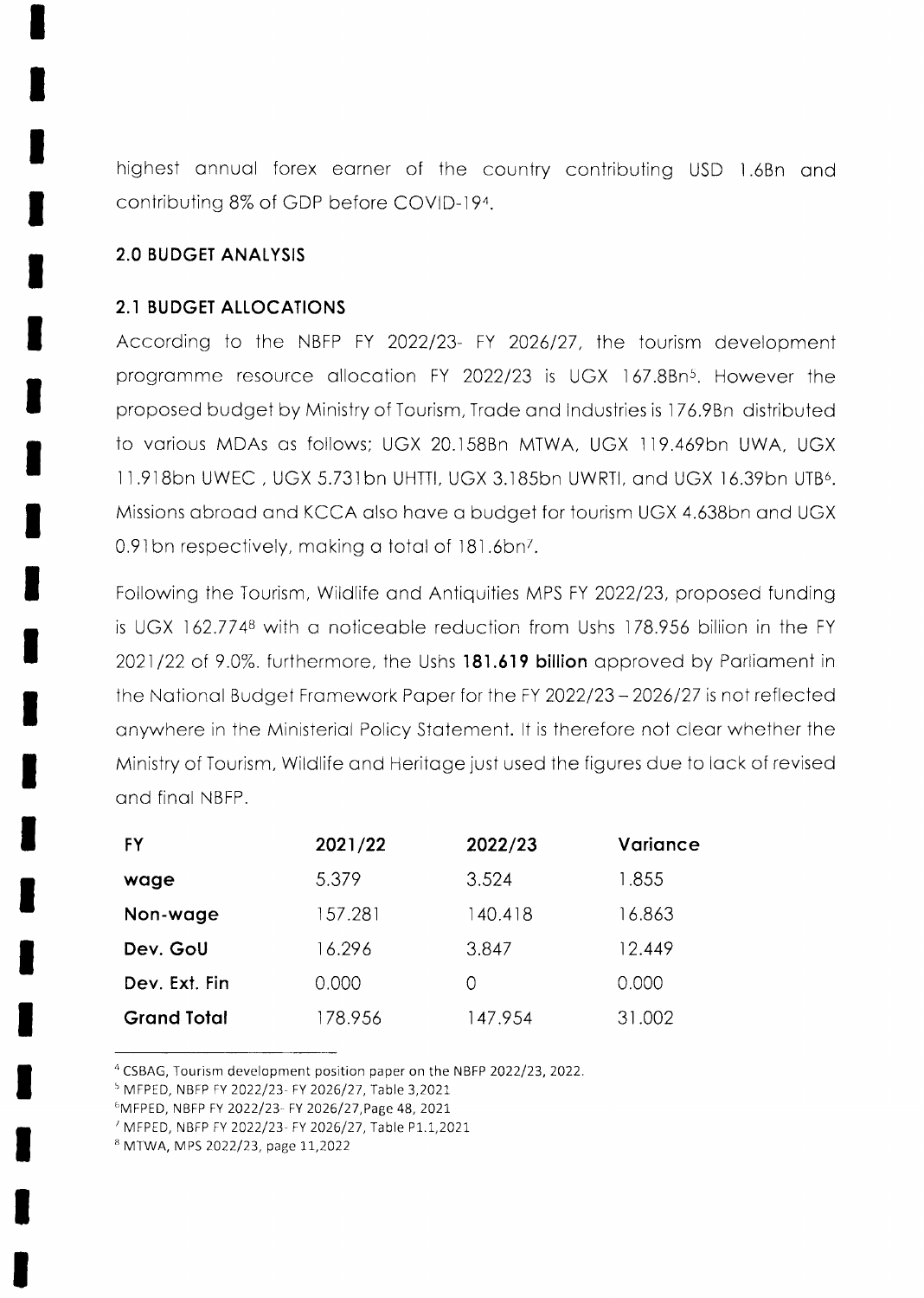Source: Data from MoFPED, Approved Budget Estimates for FY 2021/22 and MPS for Tourism FY 2022/23

In addition, going by Ushs 147.954 billion<sup>9</sup> a figure of proposed funding for the next FY 2022/23 that is in the Ministerial Policy Statement for Medium-Term Budget Allocations there is a 17.3% reduction from Ushs 178.956 billion that was approved in FY 2021/22. This is likely to negatively impact and derail effective implementation and attainment of the NDPIII targets.



Source: Plotted by OLOP using data from the Ministry of Finance, Planning and **Economic Development** 

Overtime there has been a very big gap as observed from FY 2019/20 between recurrent (wage & non-wage) and development.

In the FY 2022/23, there are no external partners when it comes to financing developments and government's financing of its sector in terms of development is at its lowest.

Ushs 275.86 billion target estimates for the FY 2022/23 was allocated for the Tourism Development Programme Implementation Action Plan of which only Ushs 162.774

<sup>&</sup>lt;sup>9</sup> MTWA, MPS 2022/23, page 29,2022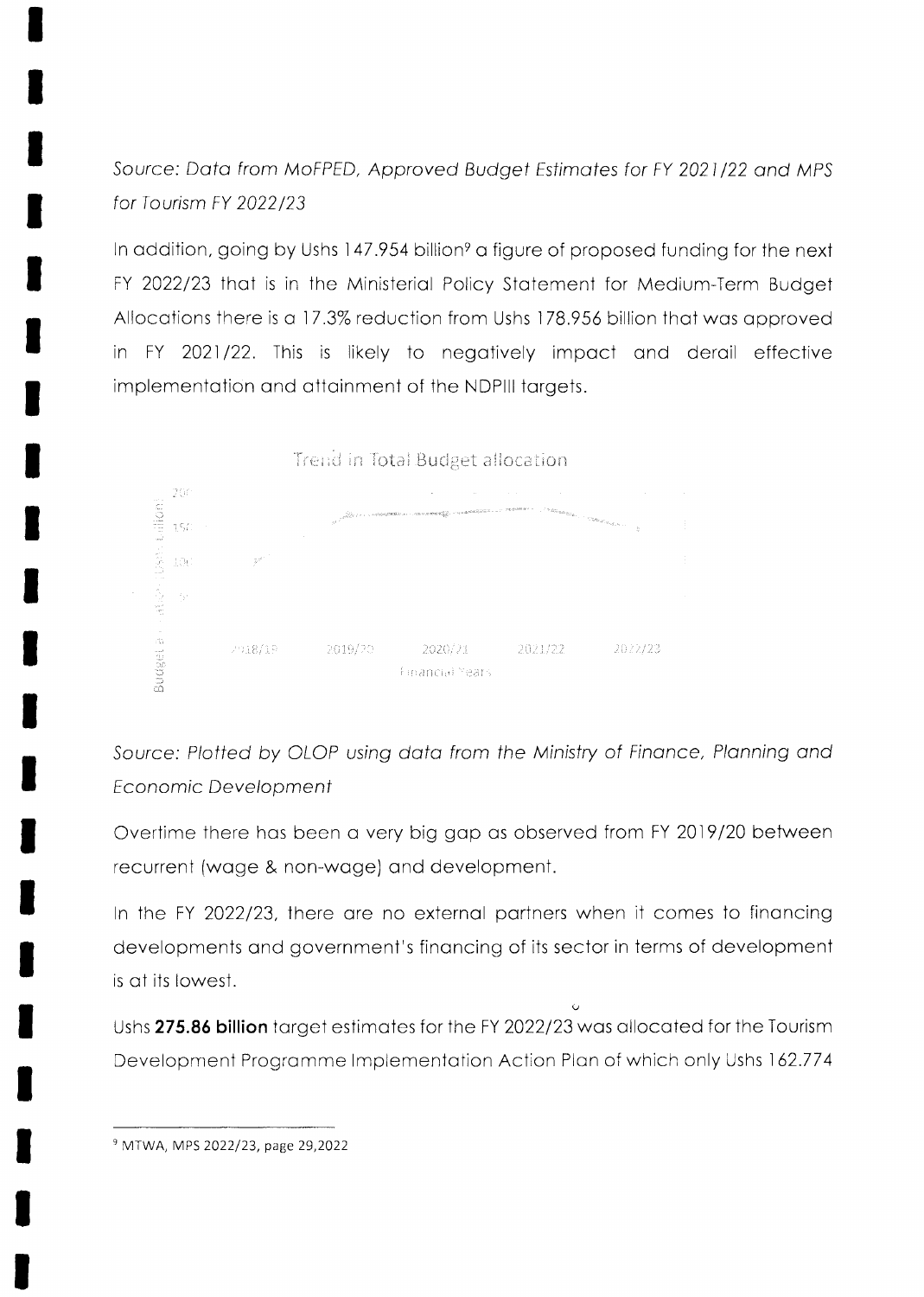billion was proposed for the sector with a shortfall of Ushs 113.086 required as per NDPIII.



Source: Plotted by OLOP using data from the MFPED and Ministerial Policy Statement FY 2022/23 for Tourism, Wildlife and Antiquities.

Although Training and Skills Development according to the follow-up in the MPS may have contributed largely in one way or the other to such an increased nonwage level, the ministry should extract all possible ways to balance the two (wage and non-wage) for proper management and motivation of officers involved in the smooth running of the sector.

Government has been over time grappling with limited resources in funding developments of the sector with no support from external (see graph below). It is also observed that there's a 76.4% reduction from FY 2021/22 to that proposed in FY 2022/23. This puts the sector at spotlight in terms of development with such a high reduction, variance and flat projection.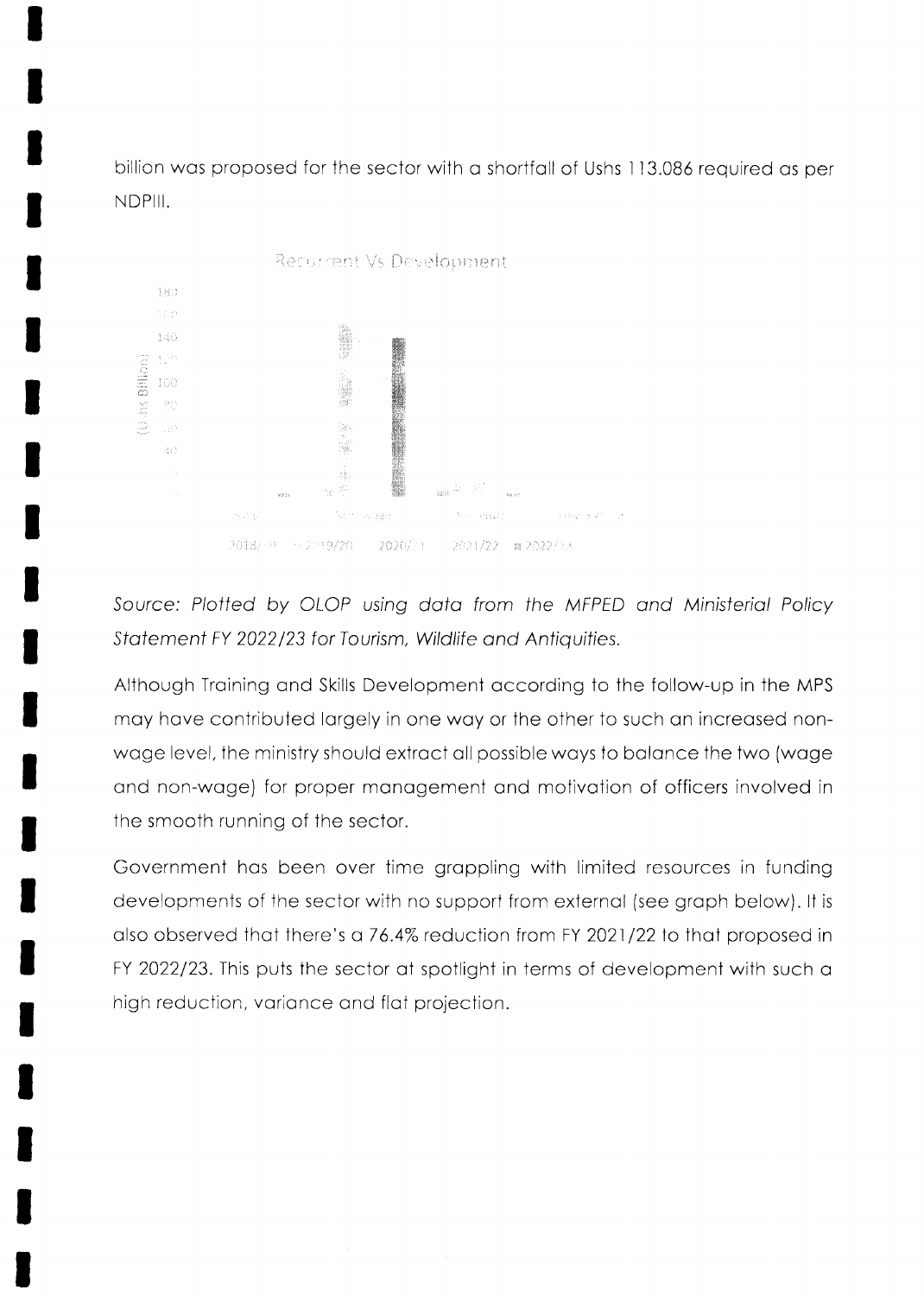

Pey (a) and an Day Tixt, Fir

Under the guiding principles as observed in the Uganda Tourism Development Master Plan, 2014-2024, Government must provide an enabling framework for the industry to flourish and also to create development in the context of regional cooperation with other states. Although the government has put in place an enabling investment environment and incentives, there is still inadequate investment in the tourism sector for instance, Ushs 275.86 billion target estimates for the FY 2022/23 was allocated for the Tourism Development Programme Implementation Action Plan of which only Ushs 162.774 billion was proposed for the sector with a deficit of Ushs 113.086 required as per the NDPIII.

The MTEF allocation does not reflect the recommendation by the NDPIII of allocating 275.86Bn in the FY2022/23 vis-a-vie what is allocated of 162.774 billion in the Ministerial Policy Statement. The programme has always been underfunded in comparison to the NDPIII recommended allocations, this will affect the expected results of the NDPIII.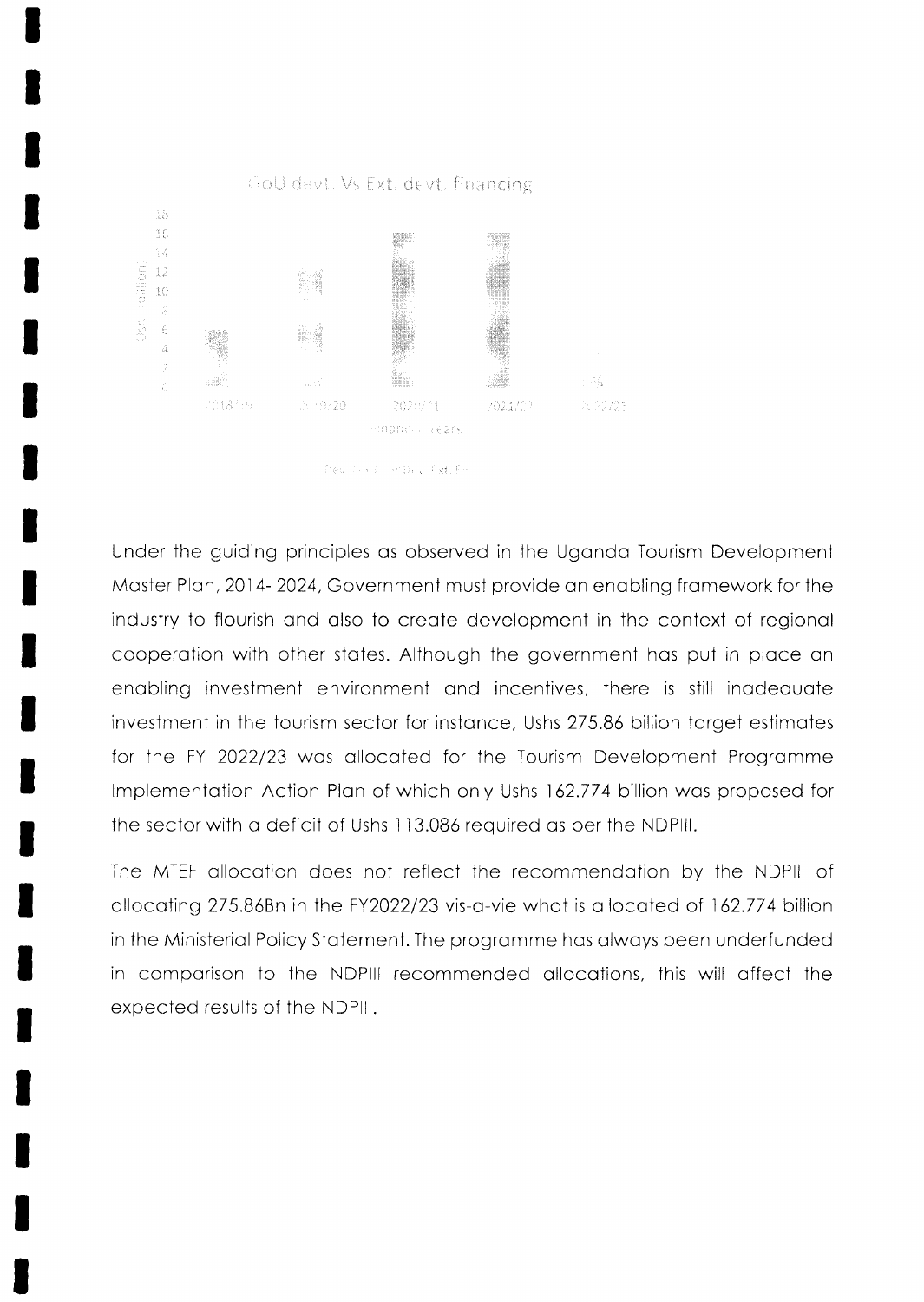# Summary PIAP Annualized Costs by Sub-Programmme

I

I

| <b>MDA</b>         | <b>FY</b>      | FY.            | <b>FY</b>      | <b>FY</b>                       | <b>FY</b>      | Total          |
|--------------------|----------------|----------------|----------------|---------------------------------|----------------|----------------|
|                    | 2020/21        |                |                | 2021/22 2022/23 2023/24 2024/25 |                |                |
| <b>DLGs</b>        | $\overline{0}$ | 0.5            | $\mathbf{1}$   | $\overline{2}$                  | 1.5            | 5 <sub>5</sub> |
| <b>MFPED</b>       |                |                | $\overline{O}$ | 3.66                            | $\overline{0}$ | 3.66           |
| MIA-DCIC           | 38.33          | 1.52           | 1.52           | 1.03                            | 1.52           | 43.92          |
| <b>MoES</b>        | 0.05           | 0.05           | 0.05           | 0.05                            | 0.05           | 0.25           |
| <b>MOFA</b>        | 0.05           | 1.16           | 1.33           | 1.83                            | 1.41           | 5.78           |
| <b>MoFPED</b>      | $\overline{O}$ |                | $\circ$        | 0                               | $\overline{O}$ | $\overline{O}$ |
| MoICT&NG           | 3              | 6              | 6              | 6                               | 6              | 27             |
| <b>MoWE</b>        | 0.01           | 0.02           | 0.02           | 0.03                            | 0.02           | 0.1            |
| <b>MoWT</b>        |                | $\overline{4}$ | $\overline{6}$ | 22                              | 8              | 40             |
| <b>MTWA</b>        | 37.79          | 61.71          | 59.27          | 53.90                           | 55.45          | 268.11         |
| <b>UBC</b>         | 0.6            | 0.6            | 0.6            | 0.6                             | 0.6            | 3              |
| <b>UCAA</b>        |                | 37             | 47             | 55                              | 51             | 190            |
| <b>UEPB</b>        | 0.00           | 0.48           | 0.68           | 0.87                            | 1.03           | 3.06           |
| <b>UHTTI</b>       | 0.04           | 3.64           | 0.64           | 0.14                            | 1.14           | 5.60           |
| <b>UIA</b>         | 1.25           | 1.25           | 1.25           | 1.25                            | 1.25           | 6.25           |
| <b>UNRA</b>        | 0.00           | 37.00          | 92.50          | 83.90                           | 85.10          | 298.50         |
| <b>UTB</b>         | 15.94          | 23.68          | 31.25          | 36.38                           | 33.88          | 141.13         |
| <b>UWA</b>         | 13.26          | 17.51          | 16.76          | 19.36                           | 19.01          | 85.88          |
| <b>UWEC</b>        | 21.00          | 9.50           | 9.50           | 9.50                            | 9.50           | 59.00          |
| <b>UWRTI</b>       | 0.50           | 0.80           | 0.50           | 0.50                            | 0.50           | 2.80           |
| <b>Grand Total</b> | 131.82         | 206.41         | 275.86         | 297.99                          | 276.96         | 1,189.04       |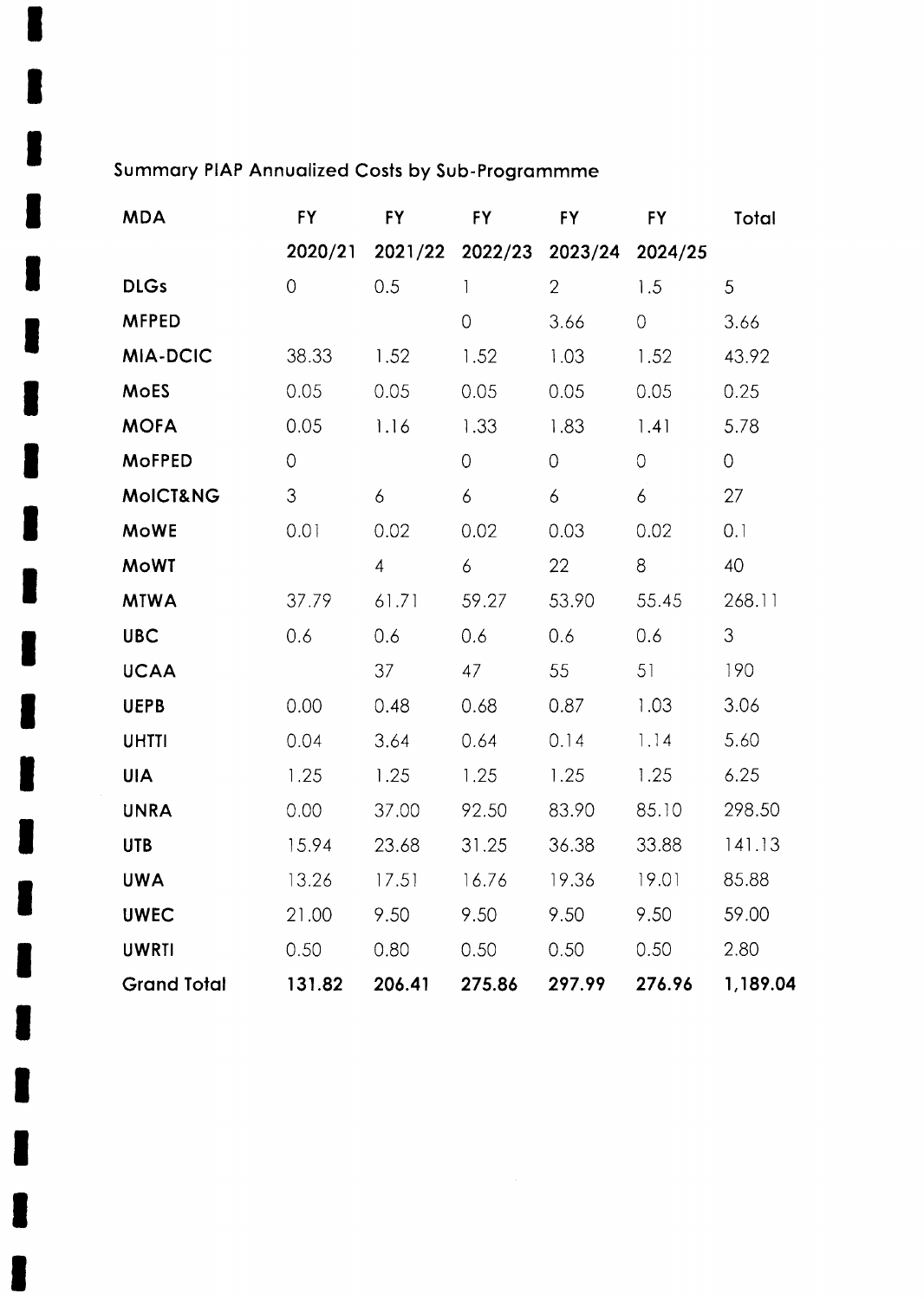#### **3.0 EMERGING ISSUES AND ALTERNATIVES**

1. Untapped tourism potential. Uganda has a lot of untapped tourism potential that can offer unique tourism products especially under extreme adventures. water tourism, sports tourism, food tourism, cultural tourism and historic tourism, which reduces the number of tourism products offered. Currently Uganda's major tourism revenues come from wildlife with over 50% earned from gorilla permits. The lesser the number of tourism products, the lower the length of stay, which negatively affects overall expenditure of tourists<sup>10</sup>. The average length of stay for leisure tourists was 8.3 days, and the average spending per visitor per day was USD 111<sup>11</sup> compared to 10 days in Kenya<sup>12</sup>.

Furthermore, the available tourism products do not favor and promote domestic tourism. The survey that was conducted by MTWA in 2017 confirms the limited domestic tourism consumption, accordingly, the main purpose of travel for domestic tourists is leisure, relaxation and holiday (89.9%) followed by business prospecting (3.9%), religious activities (1.4%), conference and meetings (1.4%)<sup>13</sup>. However, given the limited number of leisure tourism products that suit the preferences and budgets of domestic tourists, the country loses out on domestic tourism revenue.

#### **Alternatives**

Tourism product development. Development of more tourism products should be tailored towards growth of leisure and cultural tourism where Uganda has both a competing advantage and high return rates such as, this will increase the number of tourists and their length of stay. In addition, leisure tourism will increase domestic

 $^{10}$ Daniel Scott& Michael Hall, Global trends in length of stay: implications for destination management and climate change, 2018.

<sup>&</sup>lt;sup>11</sup> NPA, NDPIII, 2020

<sup>&</sup>lt;sup>12</sup> World Bank Group, Kenya's Tourism: Polishing the Jewel, 2010.

<sup>&</sup>lt;sup>13</sup> MTWA, tourism survey, 2017.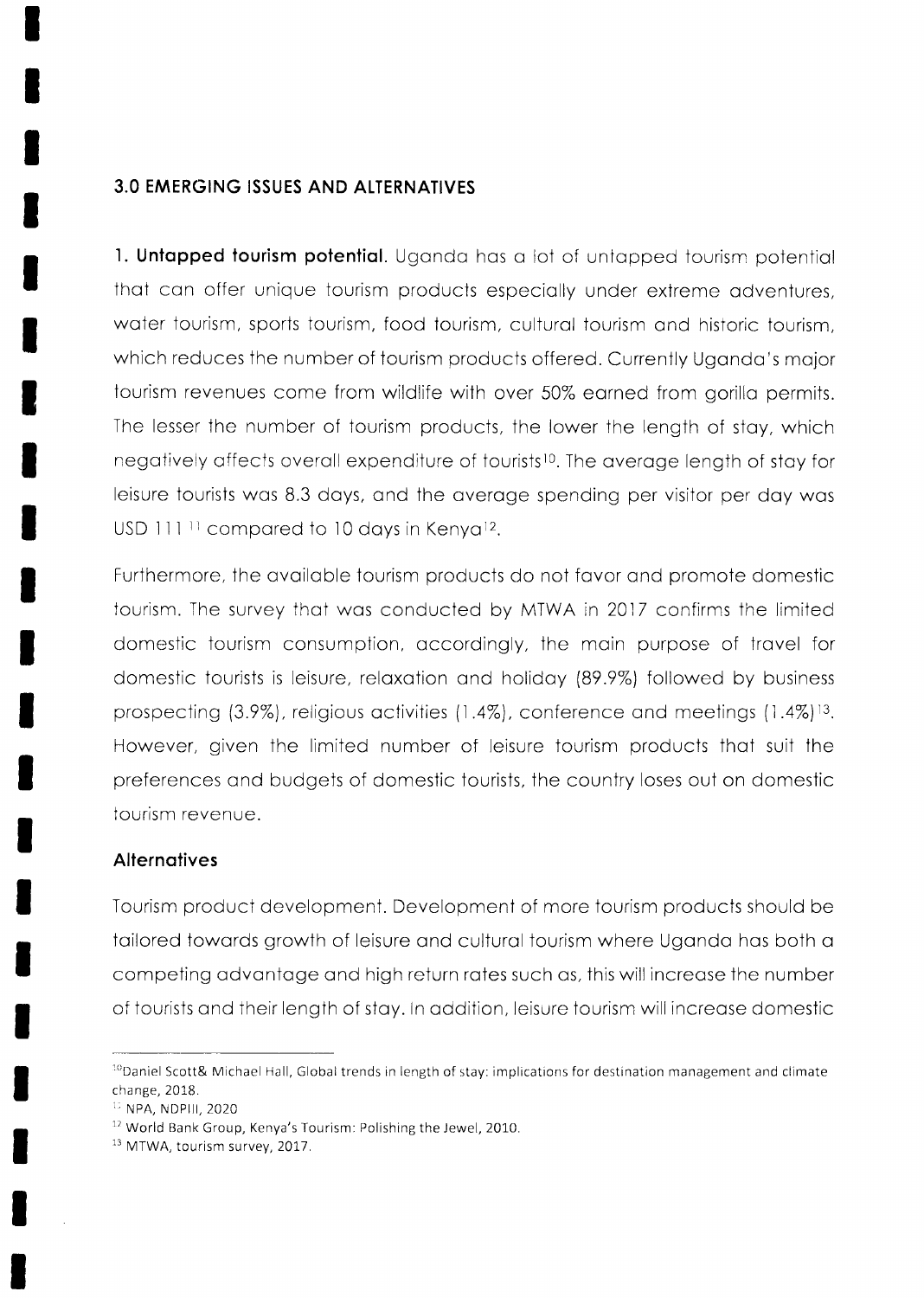tourism consumption since 89.9% of the domestic iourists engoge in leisure tourism compared to business tourism  $(3.9\%)$ , religious tourism  $(1.4\%)$  and MICE  $(1.4\%)$ <sup>14</sup>, however the tourism products should further be customized to suit domestic consumpiion in terms of pricing ond flexibility.

Tourism sites should be developed to offer octivities tourists con engoge in other than just a sight and a story, and those with one or two activities, should create more so thot tourists spend more time of the site.

2. Limited and uncoordinated tourism promotion and marketing. Promotion and morketing of Ugondon tourism products hos been duplicoted to mony ogencies which makes it hard to supervise and coordinate the activities. Missions abroad ond KCCA budgeted UGX 4.638bn ond UGX 0.9lbn respectively for tourism promotion and marketing<sup>15</sup>, yet the MTWA is not involved and is not aware of what is budgeted for, therefore cannot supervise and hold them accountable<sup>16</sup>.

Furthermore, tourism promotion ond morketing in Ugondo is underfunded in comporison to her neighboring countries. Ugondo Tourism boord which is mondoted to promote ond morket destinotion Ugondo operotes with 39 stoff which is less than 50% of the ideal total staff<sup>17</sup>, this leaves them incapacitated to corry out their mondote yet the even the few A/DRs in the few couniries con hardly be sustained due to the budget cuts of FY 2021/22. This explains the low numbers of leisure tourists which is 19% of the totol number of visitors received in 201918.

<sup>14</sup>MTWA, tourism survey, 2017.

<sup>&#</sup>x27;s MFPED, NBF? 2022/2023- 2026/2021,2021.

<sup>&</sup>lt;sup>16</sup> Parliamentary committee TT&I, Committee report on the NBFP 2022/2023- 2026/2027 to the Budget committee of Parliament of Uganda,2022

 $17$  UTB, Presentation of the tourism development budget framework paper to the Parliamentary committee on Trade, Tourism and Industries, 2022.

<sup>&</sup>lt;sup>18</sup> UBOS, Statistical Abstract, 2020.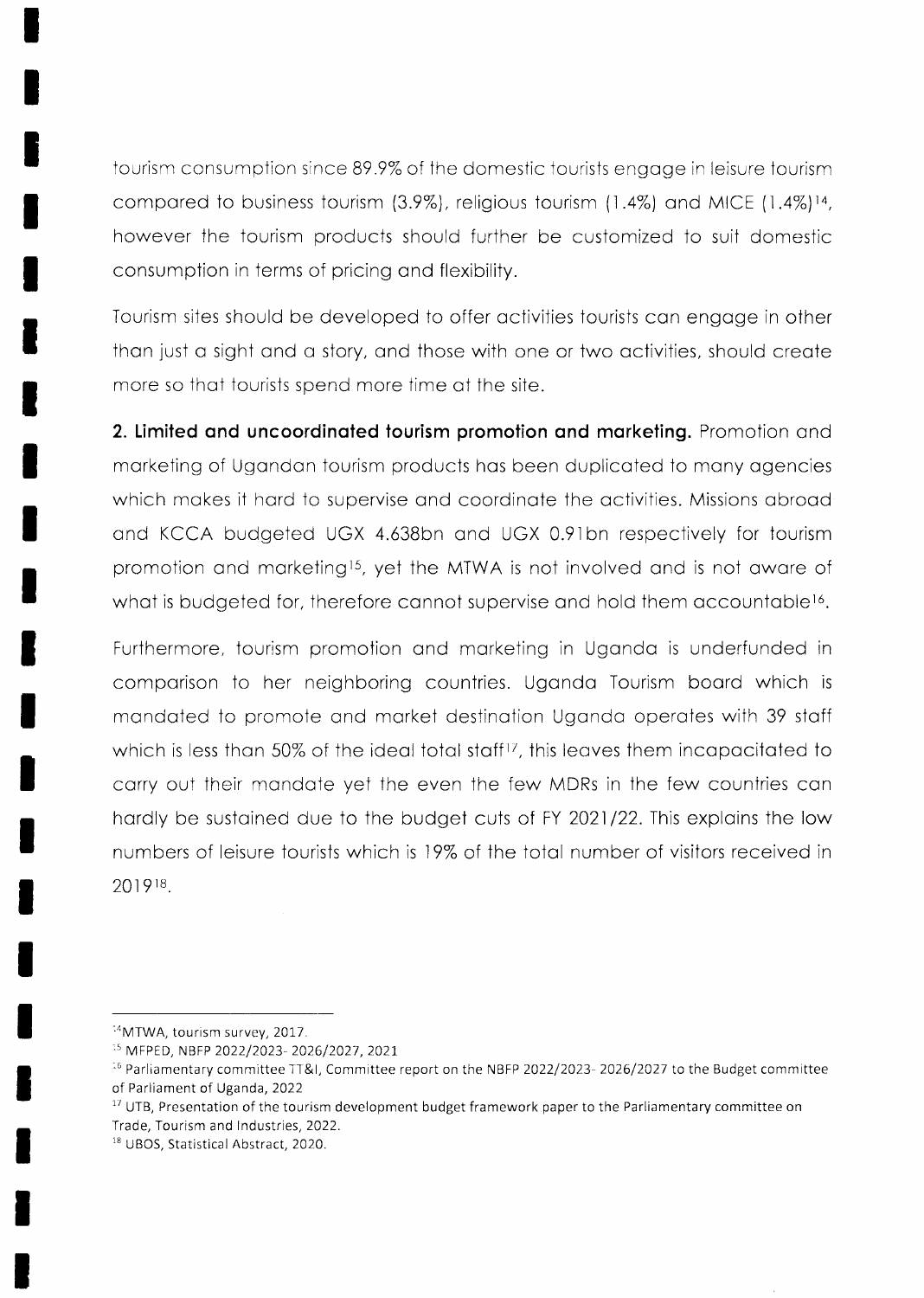| Country  | Total          | tourist Percentage         | Tourism<br>budget    | Percentage<br>-of     |
|----------|----------------|----------------------------|----------------------|-----------------------|
|          | arrivals<br>in | leisure<br>-of             | allocation<br>in     | tourism allocation to |
|          | 2019           | tourists<br>$\overline{1}$ | 2020/2021 (Billions) | national budget.      |
|          | (Millions)     | total tourists             |                      |                       |
|          |                | arrivals<br>in             |                      |                       |
|          |                | 2019                       |                      |                       |
| Uganda   | 1.54           | 9.3%                       | Ushs. 197.3          | 0.36%                 |
| Tanzania | 1.53           | 69.8%                      | Ushs 617.1           | 1.1%                  |
| Kenya    | 2.05           | 71.9%                      | Ushs 542.9           | $1.8\%$               |

Table showing comparison of Uganda's tourism funding with Kenya and Tanzania.

Source: MTWA, 2022. Presentation of the Tourism programme NBFP 2022/23-2026/27 to the Parliamentary committee on Trade Tourism and Industries.

According to the above table, Kenya and Tanzania invests 3 times more than what Uganda Invests in tourism and a bigger percentage is dedicated to marketing and promotion. As a result Kenya and Tanzania receive 7 leisure tourists in every 10 visitors compared to Uganda's 2 out of 10 visitors. This has affected fourism revenues in the country, hence receiving the lowest foreign exchange earnings in the country despite having unique natural tourism products.

## Alternative

Review and publish a tourism marketing strategy. The Uganda Tourism Act Article 7(1) a and b mandates UTB to formulate, in cooperation and in consultation with the private sector and relevant entities, a marketing strategy for tourism in Uganda, and to implement the marketing strategy and to promote Uganda as an attractive and sustainable tourist destination<sup>19</sup>. UTB must therefore review and publish a tourism marketing strategy to guide all MDAs and private entities on how to plan and implement all tourism promotion and marketing activities in line with

<sup>&</sup>lt;sup>19</sup> Uganda Tourism Act, 2008.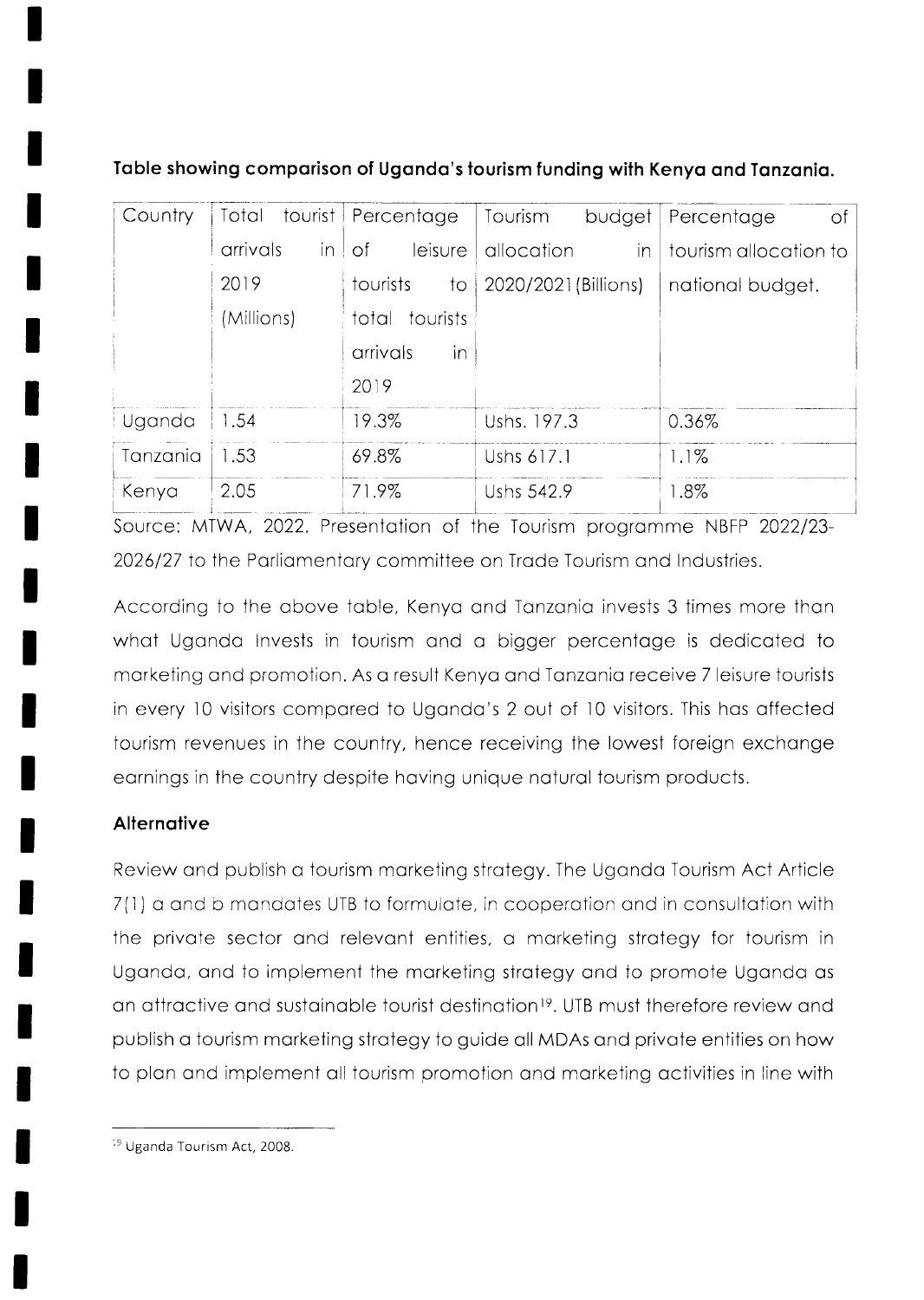the strategy and with approval of UTB. The strategy should focus on promotion of products where we hove o higher competitive odvontoge ond hove higher turn rates and also include new and less known products to pitch for their demand, however oll this must be focilitoted with odditionol funding of the sector porticulorly in promotion ond morketing.

**3. Human wild life conflicts.** These occur when the needs and behavior of wildlife impoct negotively on humons or when humons negotiveiy offect the needs of wildlife. These range from crop damage, livestock predation, habitat disturbance ond destruction, ond killing of both humon ond wildlife. There ore severol reports of human wildlife conflicts around almost all National parks in Uganda, some have led to loss of both humon ond wild lives.

The Uganda Wildlife Act Article 84 provides for compensation of a person that suffers bodily injury or is killed or suffers domoge to his or her property. However the MTWA hos neither o compensotion policy nor guidelines io effect the low ond therefore the compensotion fund con't be operotionolized. This hos increosed the victims' suffering and caused resistance to wildlife and tourism by the communities leading to acts such as poisoning of lions that happened in Queen Elizabeth National Park in March 2021.

Furthermore the community wildlife committees ond compensotion verificotion committees composition cs per the Ugondo wildlife Aci Article 20 ond <sup>82</sup> respectively disempower communities because MDAs set the terms and conditions on top of hoving more representotives.

#### **Alternative**

Develop ond implement o humon wildlife compensotion policy. There is urgent need for a compensation policy to guide on the criteria and procedure of compensotion of humon wildlife victims. This will focilitote monogement ond hormonizotion of humon wildlife conflicts.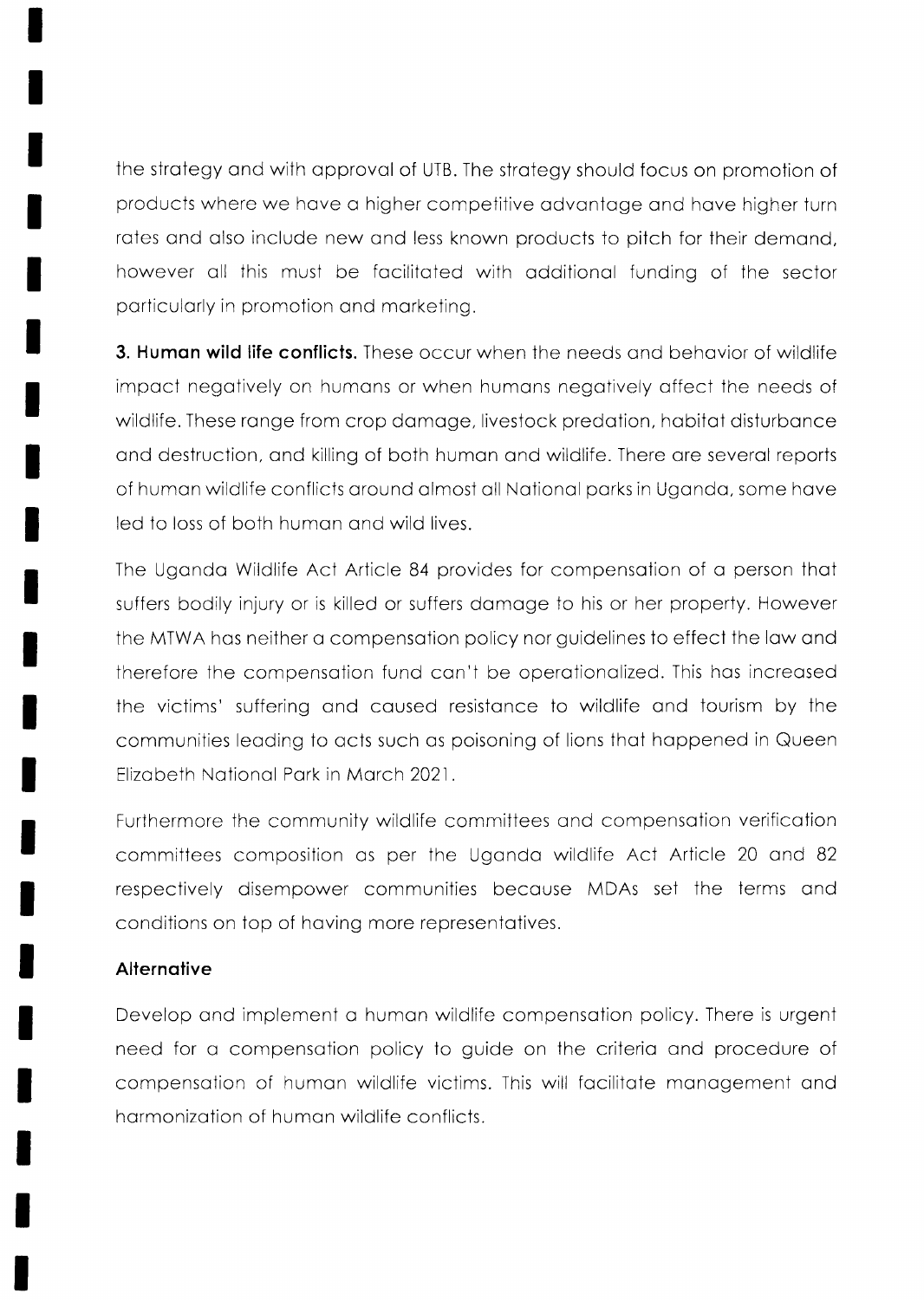UWA should borrow o leof from the Zombio Notionol Porks ond Wildlife Policy 20lB to promote wildlife-based economic activities within wildlife corridors to provide benefits to locol communities, build copocity of communities to response to incidences of humon wildlife conflict ond focilitote the involvement of other stokeholders in deoling with HWC?o.

Amend the UWA Act to include composition of the community resource boords cornposed of community members like in the Zombio wildlife Act orticles 32- 352r. These boords will help in involving the community in humon wildlife conflict management.

4. Inadequate infrastructure facilitating tourism. Most of Uganda's tourist sites are located in the remote areas far away from the major city, with poor road access<sup>22</sup> with no alternative means of transport such as water, rail and air. For example Bwindi roads are sometimes completely blocked as a result of landslides during the rainy season, disrupting tourist movement, Kidepo Valley National Park, and Bwindi lmpenetroble Notionol Pork hove very long rood distonces from the oirport which discourages or causes fatigue to tourists yet they want to travel conveniently ond comfortobly without physicol stress. lt should olso be noted thot absence of an efficient public transport system connecting to tourism sites discourage those without private means especially domestic tourists yet hiring transport means is expensive.

The country hos o very limited number of direct flights into the country thus moking the internotionol tronsport cost more expensive in comporison to the region comparotors. The high costs of services such os londing fees ore olso still key inhibitors to direct flights. According to the PSFU, this foctor is undoubtedly one of the main reasons for the low volume of air traffic at Entebbe.

<sup>&</sup>lt;sup>20</sup> Government of Zambia, National Parks and Wildlife Policy, 2018

 $21$  Zambia Wildlife Act, 2015

 $<sup>22</sup>$  NPA, Enhancing competitiveness in Uganda's tourism sector for growth and employment, 2013</sup>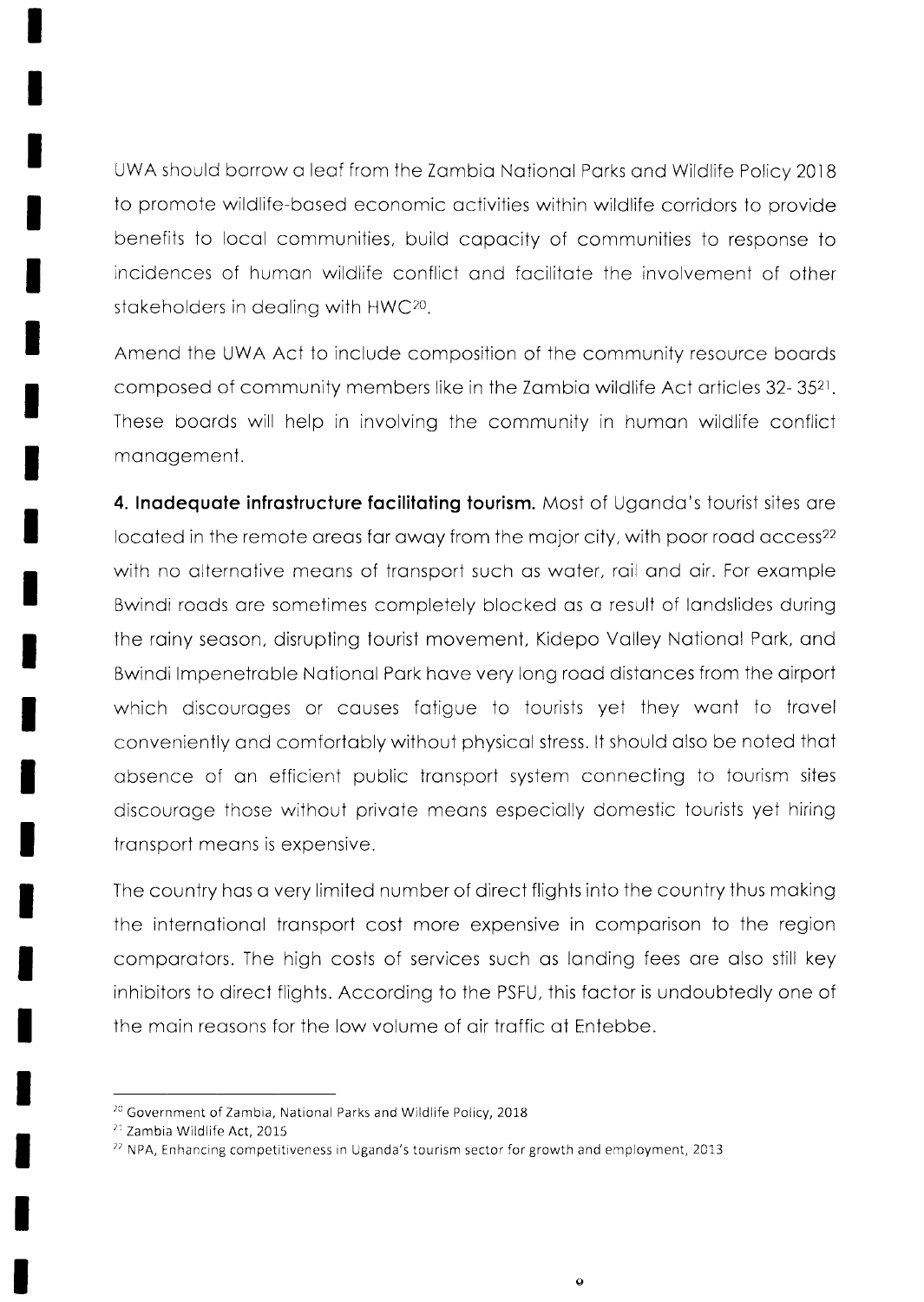| 2014 - Airport                | Landing                | Example A320 Charge/user |           |
|-------------------------------|------------------------|--------------------------|-----------|
|                               | (US <sub>5</sub> /ton) | $-73$ tons (US\$)        | (SUS)     |
| ENTEBBE (CAA)                 | 6                      | 443                      | 60        |
| DAR ES SALAAM (TAA)           | 5                      | 365                      | 40        |
| JOMO KENYATTA – NAIROBI (KAA) | $\perp$ 3              | 219                      | 20 (2010) |

#### Table showing Airport charges for Uganda, Kenya and Tanzania in 2014

Source: National aviation authorities of Kenya, Tanzania and Uganda.

There is also unreliable power, water and ICT services upcountry that leads to inadequate and low quality accommodation that is relatively expensive due to high operational costs which reduces competiveness in the region<sup>23</sup>. The lack of occess to electricity is constroining tourism development in some importont tourism creos including five of ihe Notionol Porks thot ore wiihout ony on-grid power supply. The high energy costs from generotors or oliernotive energy sources such os solor power, serve os o deterrent to would-be investors ond o finonciol liobility for those currently operoting in these oreos.

ln oddition, most of the Notionol Porks do not hove occess to piped woter supply, they use woter from lokes ond rivers for exomple QENP gets woter from the Kazinga Channel, MFNP form the Nile and Kibale Forest from a crater lake. At Lake Mburo, they use bowsers to transport water to a reservoir adjacent to the park heodquorters. ln Kidepo NP, where there is no surfoce supply ovoiloble oll yeor round - os the rivers ore seosonol - bore holes ore used, olthough these olso sometimes run dry, and utilize a reservoir tank to provide a back-up supply.

 $23$  MTWA, Uganda tourism development master plan 2014-24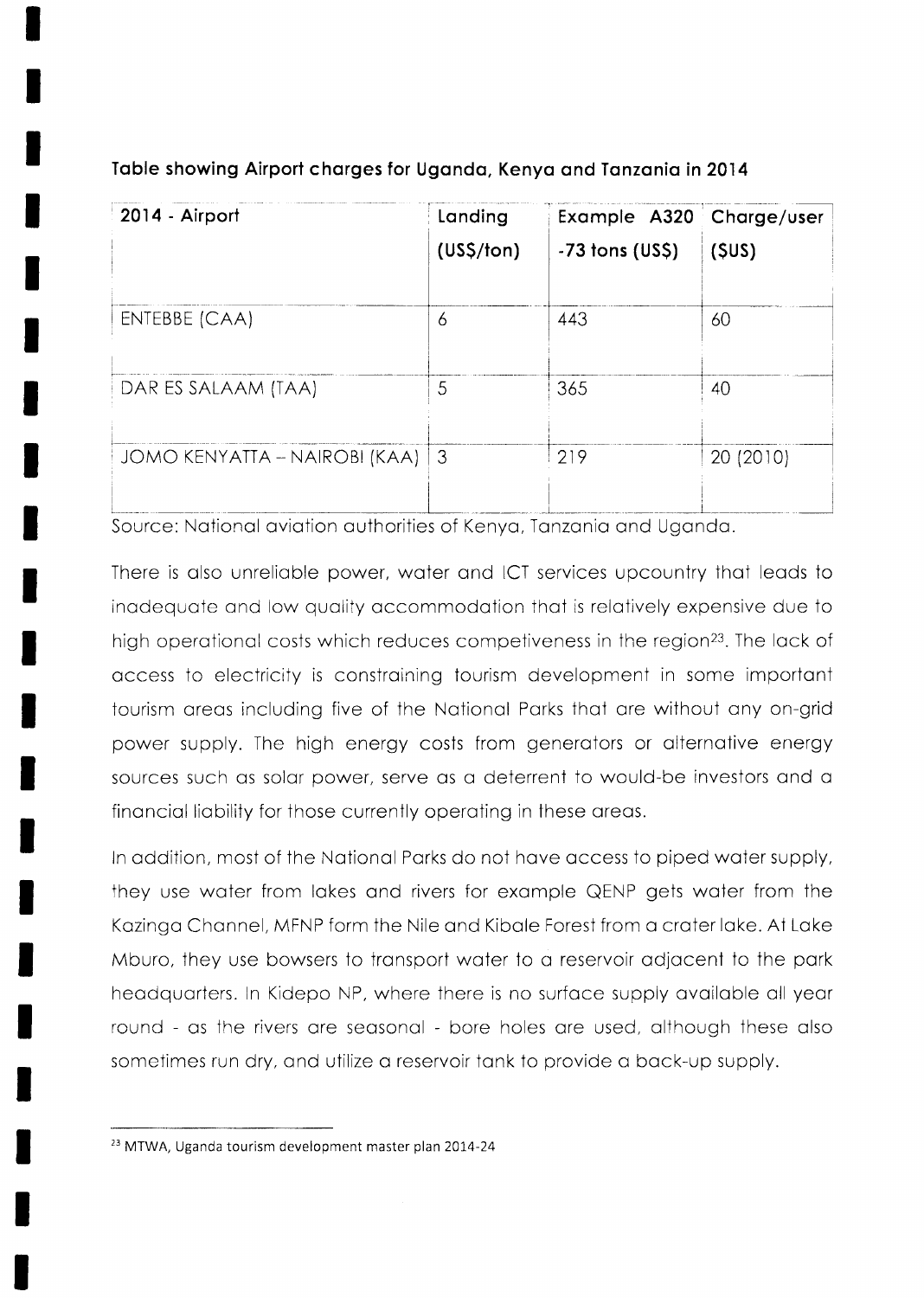Furthermore, mobile companies, who are driven primarily by competition and profit, usually go where revenue is expected to be high. As a result many areas, particularly in National Parks (such as Kipedo National Park) and remote areas such as in Kalangala islands have inadequate ICT network<sup>24</sup>. Business owners in these areas face very high ICT costs and those in tourism business are unable to provide ICT services to their clients. With limited and unreliable internet connectivity, tourism establishments are constrained in adopting e-business technologies and they are unable to efficiently market themselves and adequately respond to online tourist inquiries

#### **Alternatives**

MoWT, MWE, MEMD and MICT must priotise construction of tourism roads and other alternative transport means, piped water supply, reliable electricity and ICT services in National Parks respectively as recommended in the NDPIII. This is because the return on investments in the tourism sector is very visible.

Support the private sector to provide low-cost accommodation facilities in protected areas<sup>25</sup>. Appreciating the challenges of investing in protected areas the MFPED and MWTA should provide incentives to attract investment in the protected areas. This will increase on the number and quality of accommodation in protected areas hence improving tourists' experiences.

5. Inadequate and substandard Skills and manpower: The tourism industry is short of well trained personnel, most of the people operating in the industry in are not trained in tourism and hospitality which reduces the quality of services provided.

The country boasts of only two government tourism related training institutes that are almost non-operational due to low staff levels and shortage of training materials hence producing less than 200 graduates annually. This has

 $24$  ibid

<sup>&</sup>lt;sup>25</sup> NPA, NDPIII, 2020.